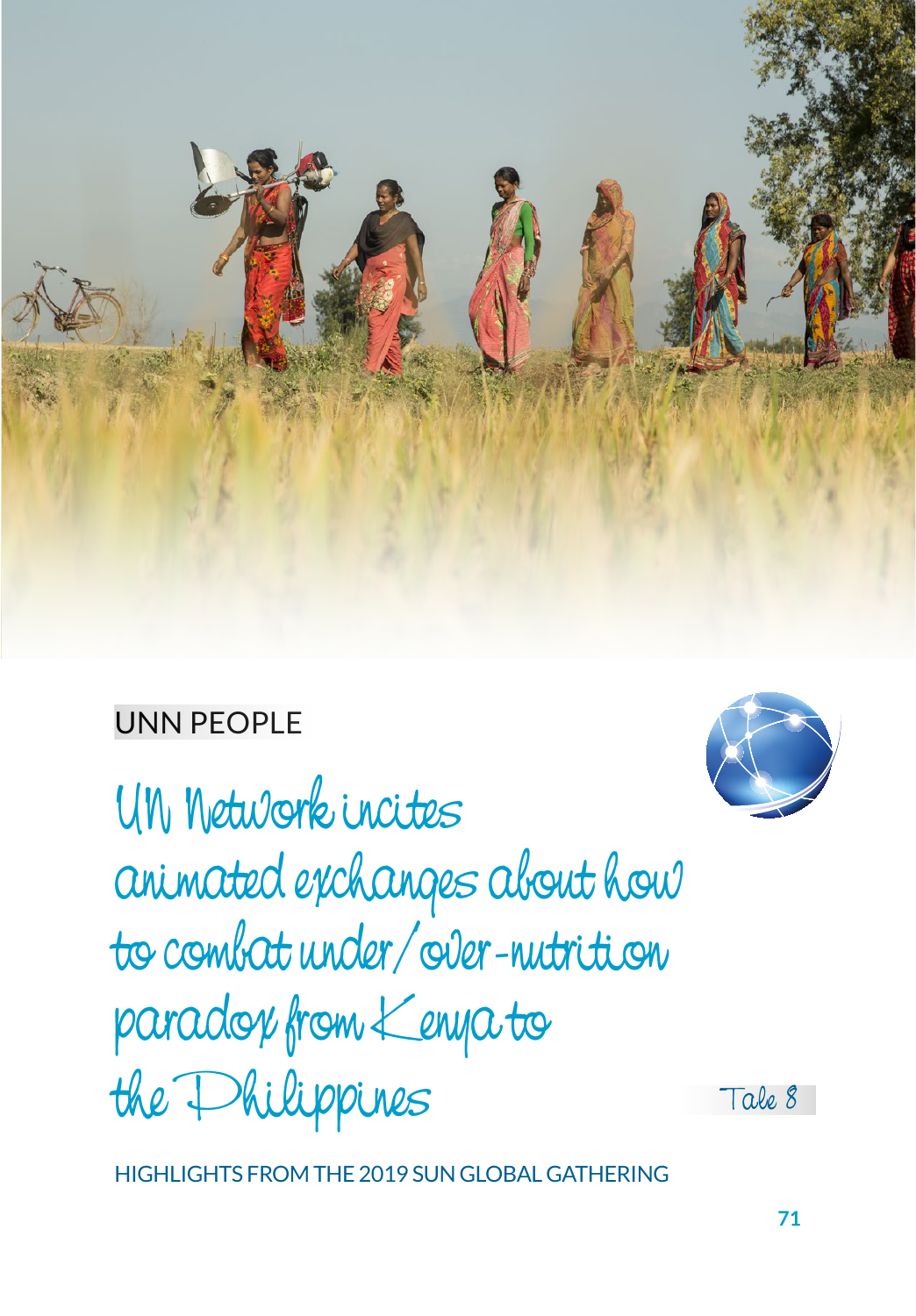plethora of nutrition actors from all corners of the globe gathered in Nepal<br>on 4–7 November 2019 to share stories, exchange tips and regroup about<br>what is in store for the future. Nine years into the Scaling Up Nutrition<br> on 4–7 November 2019 to share stories, exchange tips and regroup about what is in store for the future. Nine years into the Scaling Up Nutrition (SUN) Movement, the SUN stands at a crossroads in an era when nutrition issues are more complex and intertwined than ever. Go universal? Formalize its regional presence? Place its constituent global network secretariats under one roof? These are just some of the questions that the SUN Movement is facing, as numbers of undernourished and overweight people rise and the data suggests that these are two sides of the same coin. Countries and the nutrition community are sorting out how to tackle what is referred to as the 'triple burden' — undernutrition, micronutrient deficiencies plus overweight and obesity  $-$  cognizant that policies and paradigms need to be recalibrated and new stakeholders need to be involved. Most agree that collaboration and partnership are central to this tall task and embraced the 2019 SUN Global Gathering as a space to focus on the 'how'.

The UN Network (UNN) Secretariat took a graceful dive into the triple burden theme, organizing a workshop on day 2 where it gave the floor to government speakers from Africa, Asia and Latin America alongside international experts. Attracting over 100 participants, the session was a prime opportunity to present a newly released World Bank Report on obesity, which highlights the *Health and Economic Consequences of an Impending Global Challenge*. The World Bank representative also spoke about the need to build the evidence base as part of fortifying efforts that address overweight and obesity, such as the formulation of obesity policy at the country level.



*Participants listen to a multi-country panel to gain insights about measures being taken at country level to combat overweight and obesity, November 2019*  UNN Secretariat/Sarah Cruz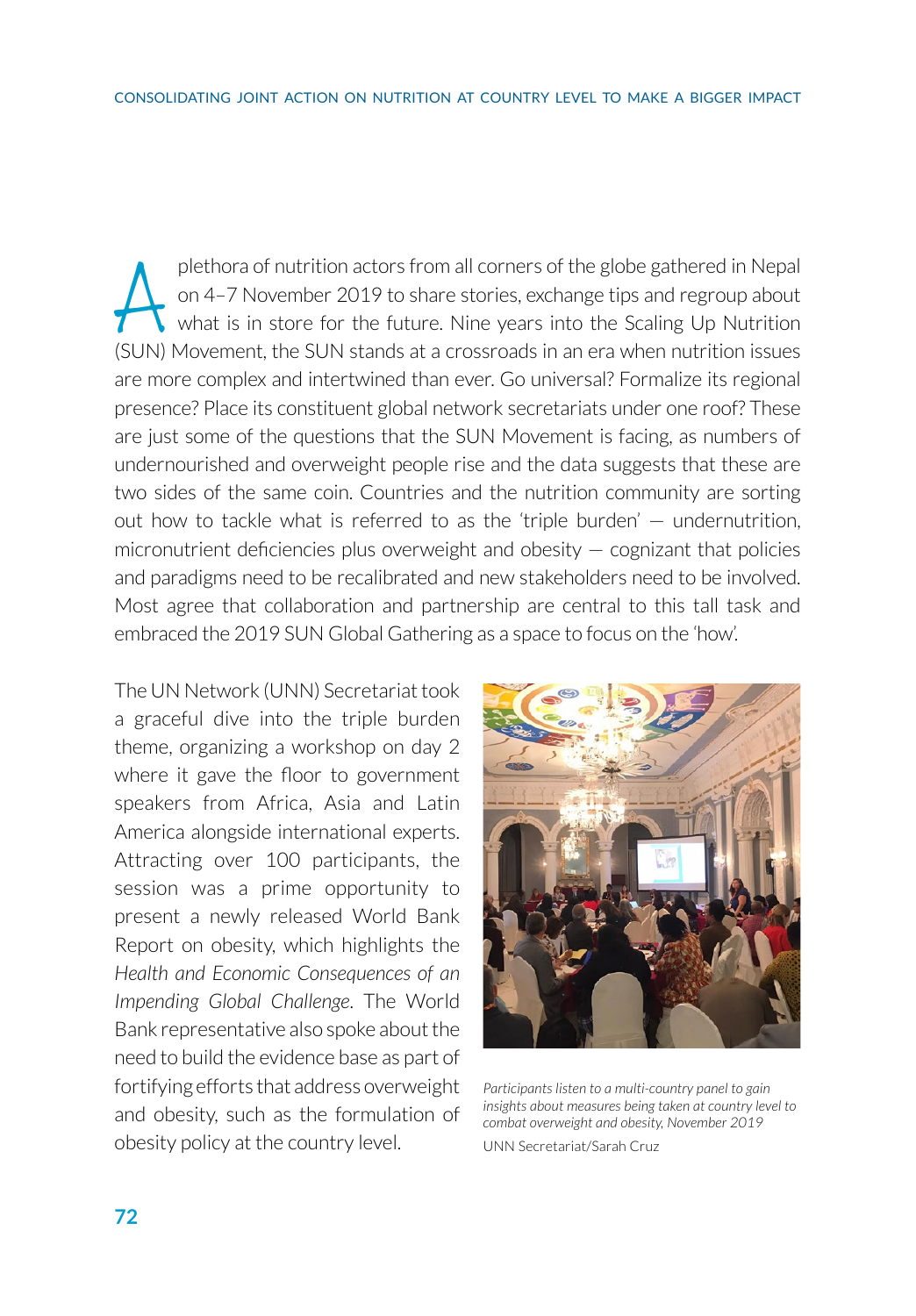Victor Aguayo, Global Chief of the UNICEF Nutrition Programme, spurred a rich session of 'real talk' about the path taken in three countries. Keynote speaker, Hon. Dr. Azucena Dayanghirang, Executive Director of the National Nutrition Council in the Philippines, proudly spoke about the [sweetened beverage](https://www.who.int/bulletin/volumes/97/2/18-220459.pdf) tax levied on 19 December 2017 through greater fiscal reform. The tax, formulated with technical assistance from United Nations agencies such as WHO, has resulted in marked declines in the sales of these beverages, as high as 18 percent observed for powdered teas between January 2018 and February 2019. She went on to explain that, in parallel, the beverage industry made positive shifts, taking measures to reformulate products with regular sugar (indigenous to the nation) instead of high-fructose corn syrup, decreasing portion sizes as well as conducting awareness-raising campaigns on healthy diets. For her, "the UN Network is needed as a value technical assistance provider to SUN Focal Points and nutrition coordination mechanisms, empowering them to mobilize various development actors towards global nutrition targets and outcomes."



*SUN Government Focal Point from the Philippines, Hon. Dr. Azucena Dayanghirang, speaks about how fiscal policy can be used to curb levels of overweight and obesity, November 2019*

UNN Secretariat/Sarah Cruz



*Dynamic discussion unfolds as comments are taken from the floor, November 2019* UNN Secretariat/Sarah Cruz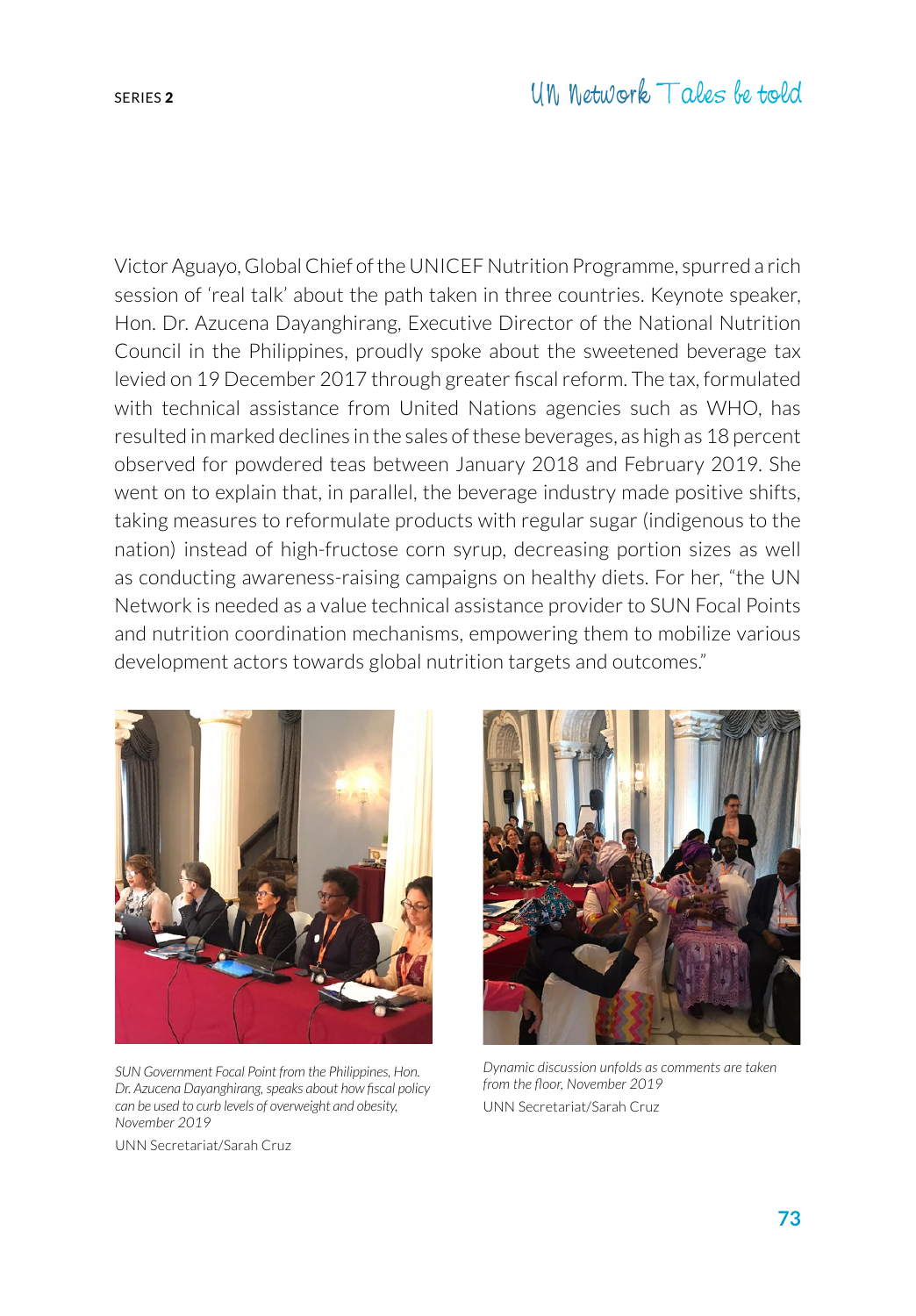Cecilia Gamboa, Costa Rica National Policy Coordinator for Food and Nutrition in the Ministry of Health and National SUN Focal Point, complemented, indicating that it was a combination of good policies, efficient programmes (e.g. fortification of staple foods) and community educational centres which enabled them to virtually eliminate levels of undernutrition in Costa Rica, including anaemia. At the same time, she cautioned that overweight and obesity levels are on the rise, and the urgency to act in that sphere. She sees the "need to reassess national policies and structures, position obesity in the political agenda, articulate sectors and ministries, change menus in schools, etc." as concrete steps to take moving forward.

Kenya's Gladys Mugambi, Head of the Nutrition and Dietetics Unit in the Ministry of Health and SUN Government Focal Point, echoed that interventions need to be backed by sound policy work, regulatory and M&E frameworks and guidelines, all elements of nutrition governance. Taking the fortification example, one strategy applied in the Kenyan context was to establish an alliance for the formulation of standards and guidelines to get all producers on board. The "need to understand what people are actually eating" is also critically important says Patrizia Fracassi, Senior Nutrition and Food Systems Officer at FAO, who underscored that "food systems is not just about farmers and consumers, but everything in between."

Participants further plunged into the topic during interactive group work, moderated by UNN-REACH facilitators, that elucidated recurring themes and bottlenecks. In some countries, the emphasis remains on efforts to address undernutrition despite notable levels of overweight and obesity. Taboos about double-duty actions, such as breastfeeding, particularly how it is perceived as having sexual undertones, were cited as barriers that need to be overcome. Promising experiences from Sierra Leone were shared about leveraging traditional and religious leaders to change nutrition behaviours and eating practices. Similarly, they spoke about how men are being engaged to address misconceptions that 'fat children are healthy and fat adults wealthy'. Others talked about emerging and perennial challenges, such as food labelling fraud, capacity constraints in food labs for quality assurance and nutrition education gaps.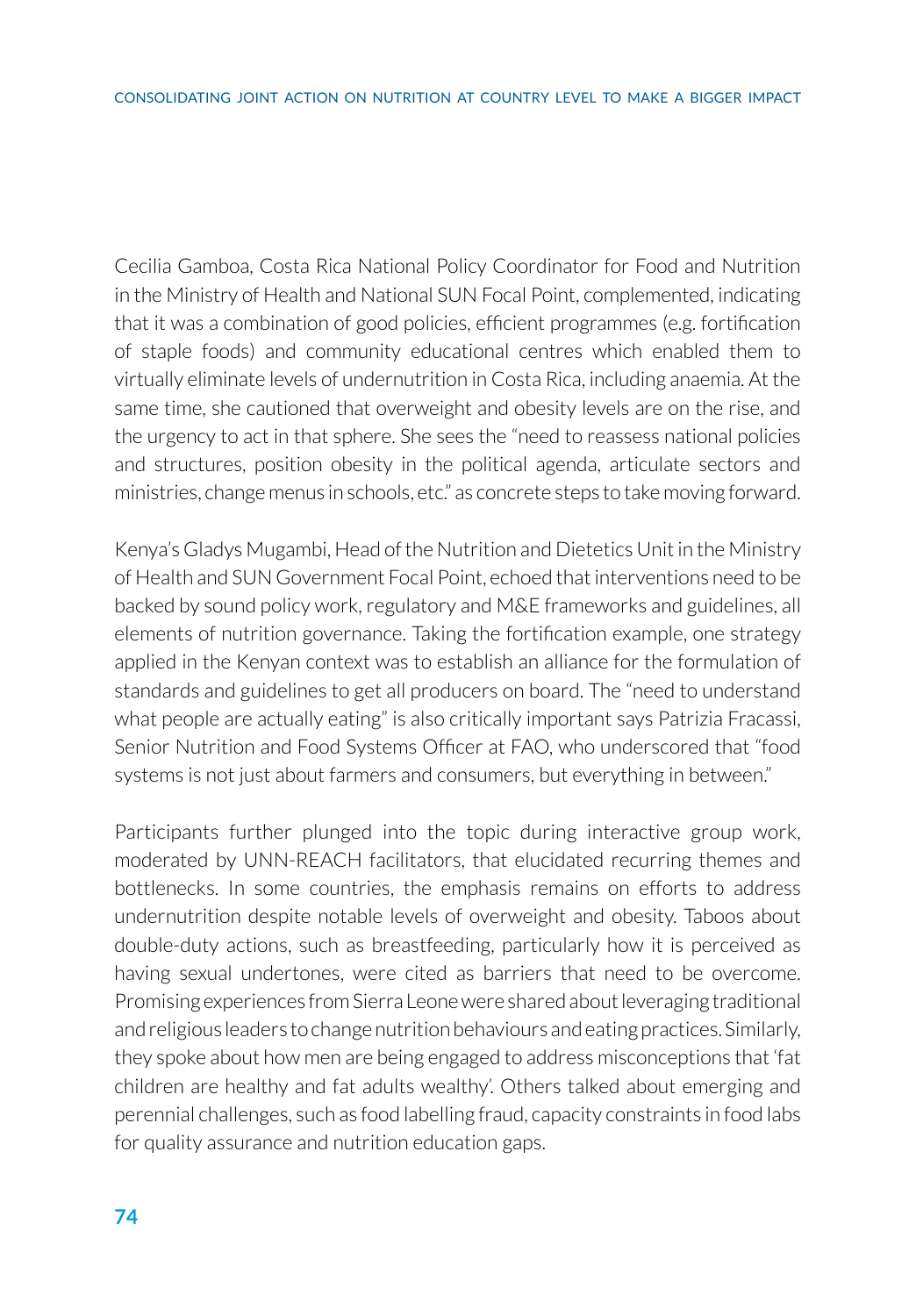While there are common threads, it was clear from the discussions that no two situations are the same. There is no magic bullet. Participants agreed on the need to root action in robust situation analysis and adopt contextspecific solutions, including different approaches for rural and urban settings. So, the magic will likely come from multi-pronged approaches that are tailored to the context. Participants also recognized the potential of nutrition communication strategies, food legislation/regulations and M&E.



*Interactive breakout sessions are a way to exchange more experiences among the participants, November 2019*

UNN Secretariat/Sarah Cruz